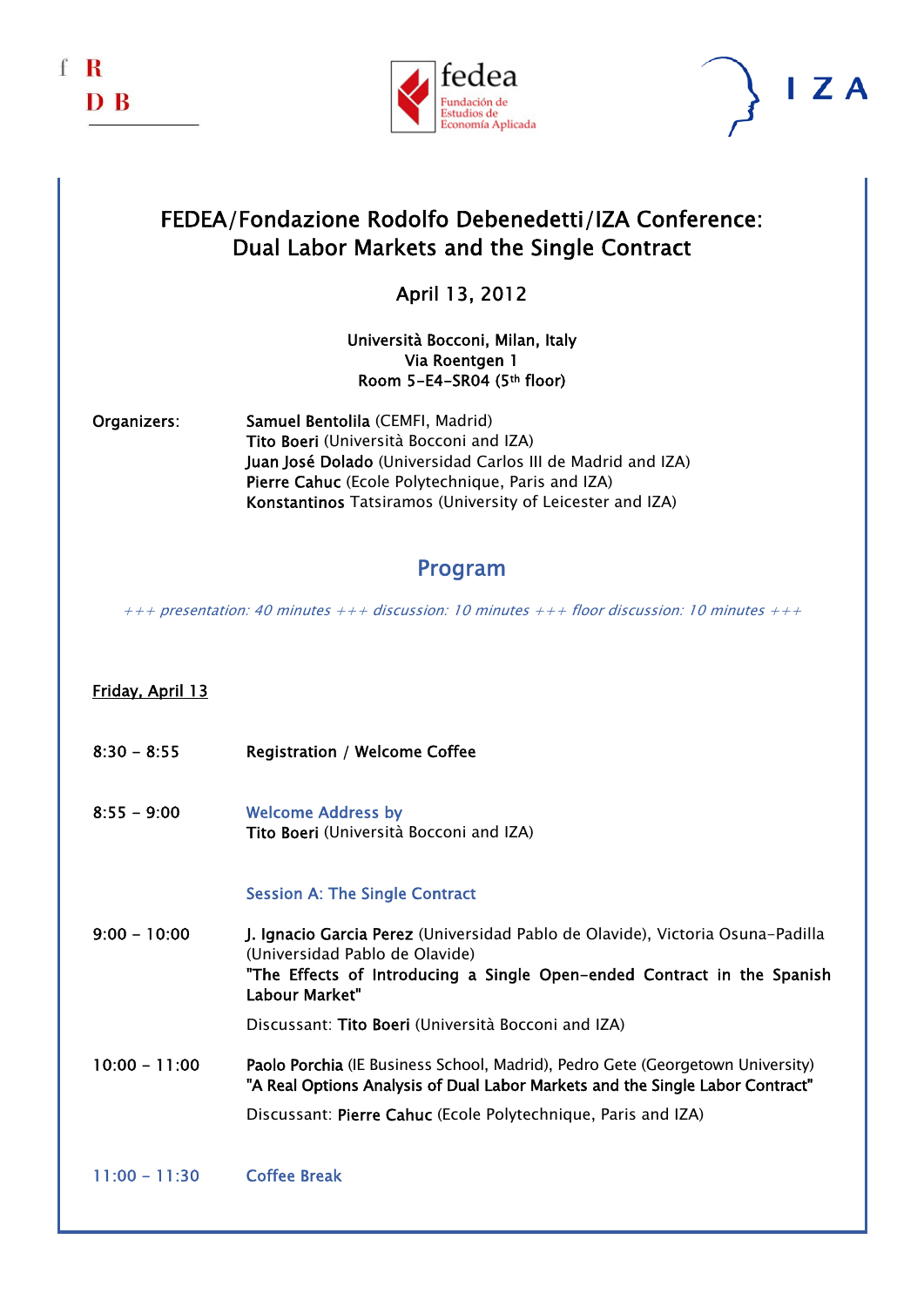





#### 11:30 - 12:30 Pietro Garibaldi (University of Torino and IZA), Tito Boeri (Università Bocconi and IZA), Espen R. Moen (Norwegian Business School (BI)) "The Economics of the Single Contract. When Do We Need Tenure Related Severance Payments?"

Discussant: Juan F. Jimeno (Bank of Spain and IZA)

12:30 - 14:00 Lunch and Poster Session

 Juan José Dolado (Universidad Carlos III de Madrid and IZA), Salvador Ortigueira (Universidad Carlos III de Madrid), Rodolfo Stucchi (Inter-American Development Bank)

 "Does Dual Employment Protection Affect TFP? Evidence from Spanish Manufacturing Firms"

Franck Malherbet (University of Rouen and IZA), Pierre Cahuc (Ecole Polytechnique, Paris and IZA), Olivier Charlot (Universite Cergy-Pontoise, THEMA)

"Explaining the Spread of Temporary Jobs and its Impact on Labor Turnover"

Priscilla Vieira-Fialho (University College London) "Fixed-term vs. Permanent contracts: the emergence of dual labour markets"

#### Session B: Labor Market Dualism

14:00 - 15:00 Cristina Tealdi (IMT Lucca) "How Much Flexibility Do We Really Need?"

Discussant: Marcel Jansen (Universidad Autónoma de Madrid and IZA)

15:00 - 16:00 Alvaro A. Novo (Banco de Portugal and IZA), Mario Centeno (Banco de Portugal) "Excess Worker Turnover and Fixed-term Contracts: Causal Evidence in a Two-tier System"

Discussant: Samuel Bentolila (CEMFI, Madrid)

- 16:00 16:30 Coffee Break
- 16:30 17:30 Marco Leonardi (University of Milan and IZA), Carlo Dell'Aringa (Università Cattolica del Sacro Cuore), Lorenzo Cappellari (Università Cattolica del Sacro Cuore and IZA) "Temporary Employment, Job Flows and Productivity: A Tale of Two Reforms" Discussant: Konstantinos Tatsiramos (University of Leicester and IZA)